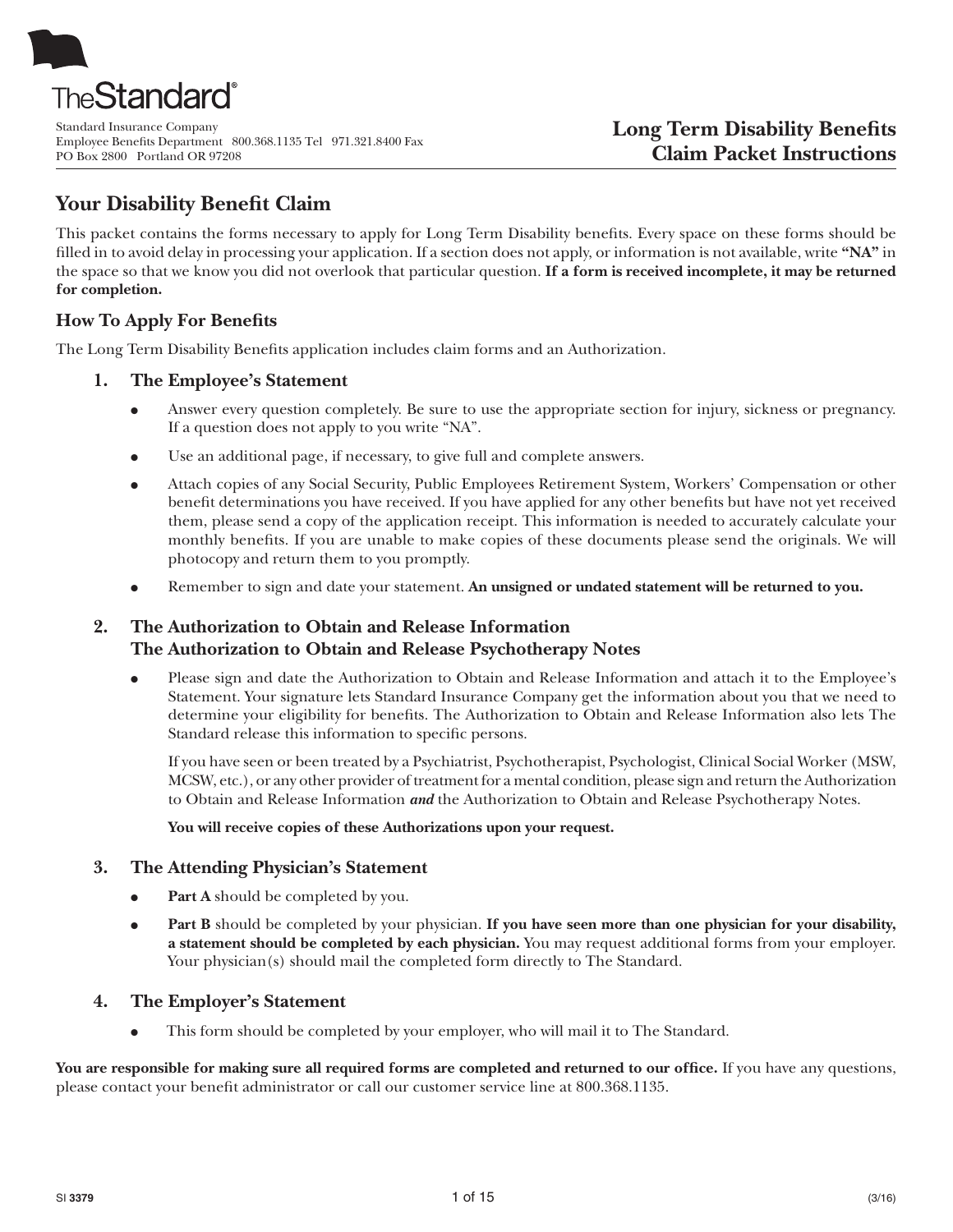PO Box 2800 Portland OR 97208

# **Long Term Disability Insurance Employee's Statement**

*Please type or print. Form may be returned for unanswered questions.*

| 1. Claimant                                                                                                                                                                                                                        |                                                     |
|------------------------------------------------------------------------------------------------------------------------------------------------------------------------------------------------------------------------------------|-----------------------------------------------------|
|                                                                                                                                                                                                                                    |                                                     |
|                                                                                                                                                                                                                                    |                                                     |
| Phone No. $(\_\_)$                                                                                                                                                                                                                 |                                                     |
|                                                                                                                                                                                                                                    | Sex □ Male □ Female Height ________ Weight ________ |
| Name of Spouse example, the contract of the contract of the contract of the contract of the contract of the contract of the contract of the contract of the contract of the contract of the contract of the contract of the co     |                                                     |
| No. of Dependent Children <b>Example 20</b> Birthdate of Youngest                                                                                                                                                                  |                                                     |
| Did you receive a Certificate of Insurance? $\Box$ Yes $\Box$ No Did you receive a Brochure? $\Box$ Yes $\Box$ No<br>If you did not receive a Certificate of Insurance or Brochure, please contact your employer to obtain a copy. |                                                     |

# **2. Employment**

| Phone No. $(\_\_)$                                                                                                                         |  |
|--------------------------------------------------------------------------------------------------------------------------------------------|--|
| State your job title and describe your duties at work.                                                                                     |  |
|                                                                                                                                            |  |
|                                                                                                                                            |  |
| Is your disability work-related? $\Box$ Yes $\Box$ No                                                                                      |  |
| Have you filed a Workers' Compensation claim? $\Box$ Yes $\Box$ No                                                                         |  |
|                                                                                                                                            |  |
|                                                                                                                                            |  |
| Are you now working at, or have you worked at, your occupation or any other occupation since the date of your injury? $\Box$ Yes $\Box$ No |  |
| If yes, list names of employers, addresses, telephone numbers, and dates of employment.                                                    |  |
|                                                                                                                                            |  |
| Are you self-employed at any activity? $\Box$ Yes $\Box$ No                                                                                |  |
|                                                                                                                                            |  |
|                                                                                                                                            |  |

# **3. Sickness** *Please list all illnesses which contribute to your being unable to work at your occupation.*

|                                                                                                                                                                                                                               |                                                                                                                                                                                                                                | Date First Noticed <b>Example 2018</b> |
|-------------------------------------------------------------------------------------------------------------------------------------------------------------------------------------------------------------------------------|--------------------------------------------------------------------------------------------------------------------------------------------------------------------------------------------------------------------------------|----------------------------------------|
| Illness                                                                                                                                                                                                                       |                                                                                                                                                                                                                                | Date First Noticed <b>Example 20</b>   |
| State what you believe caused your illness.                                                                                                                                                                                   |                                                                                                                                                                                                                                |                                        |
|                                                                                                                                                                                                                               |                                                                                                                                                                                                                                |                                        |
|                                                                                                                                                                                                                               |                                                                                                                                                                                                                                |                                        |
|                                                                                                                                                                                                                               |                                                                                                                                                                                                                                |                                        |
| Describe your symptoms example and the set of the set of the set of the set of the set of the set of the set of the set of the set of the set of the set of the set of the set of the set of the set of the set of the set of |                                                                                                                                                                                                                                |                                        |
| Have you ever had the same condition or a related illness before? $\Box$ Yes $\Box$ No                                                                                                                                        | Date and the contract of the contract of the contract of the contract of the contract of the contract of the contract of the contract of the contract of the contract of the contract of the contract of the contract of the c |                                        |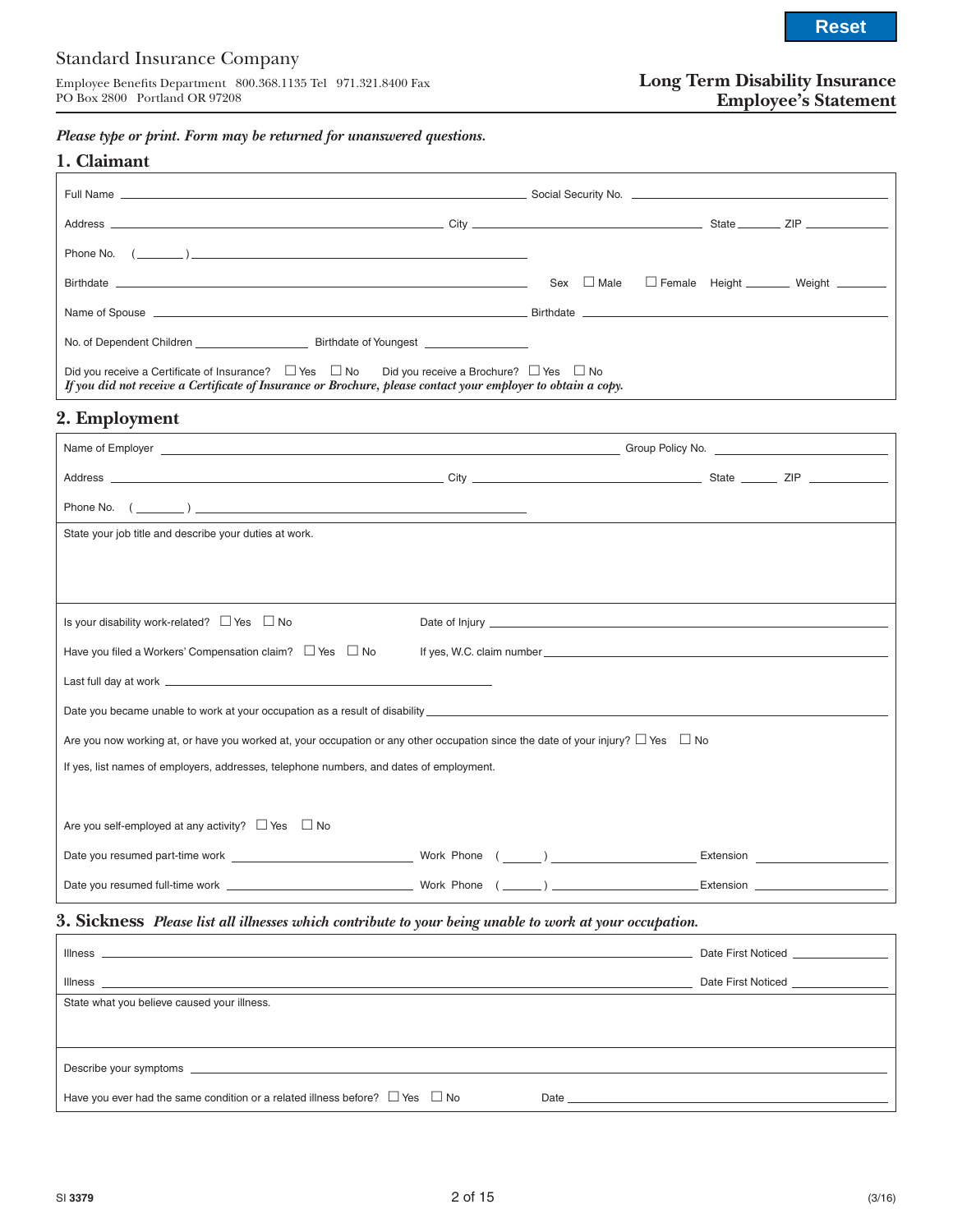Claimant's Name

Employee Benefits Department 800.368.1135 Tel 971.321.8400 Fax PO Box 2800 Portland OR 97208

| 4. Injury                                      |                                                                                                                                                                                                                                |
|------------------------------------------------|--------------------------------------------------------------------------------------------------------------------------------------------------------------------------------------------------------------------------------|
|                                                |                                                                                                                                                                                                                                |
|                                                |                                                                                                                                                                                                                                |
| Time, Date and Location of Injuries.           |                                                                                                                                                                                                                                |
|                                                |                                                                                                                                                                                                                                |
| 5. Pregnancy                                   |                                                                                                                                                                                                                                |
|                                                | Expected delivery date experience and the state of the state of the state of the state of the state of the state of the state of the state of the state of the state of the state of the state of the state of the state of th |
|                                                |                                                                                                                                                                                                                                |
| Please indicate any foreseeable complications. |                                                                                                                                                                                                                                |
|                                                |                                                                                                                                                                                                                                |

## **6. Attending Physician** *List all physicians consulted for this injury or illness. Use separate sheet, if needed.*

| Street Address <b>Example 20</b> Fax No. (Change 20 Fax No. (Change 20 Fax No. (Change 20 Fax No. (Change 20 Fax No. (Change 20 Fax No. (Change 20 Fax No. (Change 20 Fax No. (Change 20 Fax No. (Change 20 Fax No. (Change 20 Fax |                                                                                                                                                                                                                                     |  |
|------------------------------------------------------------------------------------------------------------------------------------------------------------------------------------------------------------------------------------|-------------------------------------------------------------------------------------------------------------------------------------------------------------------------------------------------------------------------------------|--|
|                                                                                                                                                                                                                                    |                                                                                                                                                                                                                                     |  |
|                                                                                                                                                                                                                                    |                                                                                                                                                                                                                                     |  |
|                                                                                                                                                                                                                                    |                                                                                                                                                                                                                                     |  |
|                                                                                                                                                                                                                                    |                                                                                                                                                                                                                                     |  |
|                                                                                                                                                                                                                                    |                                                                                                                                                                                                                                     |  |
|                                                                                                                                                                                                                                    |                                                                                                                                                                                                                                     |  |
|                                                                                                                                                                                                                                    |                                                                                                                                                                                                                                     |  |
|                                                                                                                                                                                                                                    |                                                                                                                                                                                                                                     |  |
|                                                                                                                                                                                                                                    | <u>State State State</u> State State State State State State State State State State State State State State State State State State State State State State State State State State State State State State State State State Stat |  |
| Date first consulted for this injury or illness example and the second consulted by the Date last consulted example of the second second second second second second second second second second second second second second s     |                                                                                                                                                                                                                                     |  |

## **7. Hospital** *If you were hospitalized for this condition, please complete. Please attach copy of hospital bill if available.*

| <b>Hospital Name</b> |         | Address                    |
|----------------------|---------|----------------------------|
| From                 | Through | Beason for Hospitalization |
| From                 | Through | Reason for Hospitalization |

## **8. History** *List all illnesses or injuries for which you have received treatment over the past five years. Use separate sheet if needed.*

| Ailment | Date | Physician's Name | Complete Address |
|---------|------|------------------|------------------|
|         |      |                  |                  |
|         |      |                  |                  |
|         |      |                  |                  |
|         |      |                  |                  |
|         |      |                  |                  |
|         |      |                  |                  |
|         |      |                  |                  |
|         |      |                  |                  |
|         |      |                  |                  |
|         |      |                  |                  |
|         |      |                  |                  |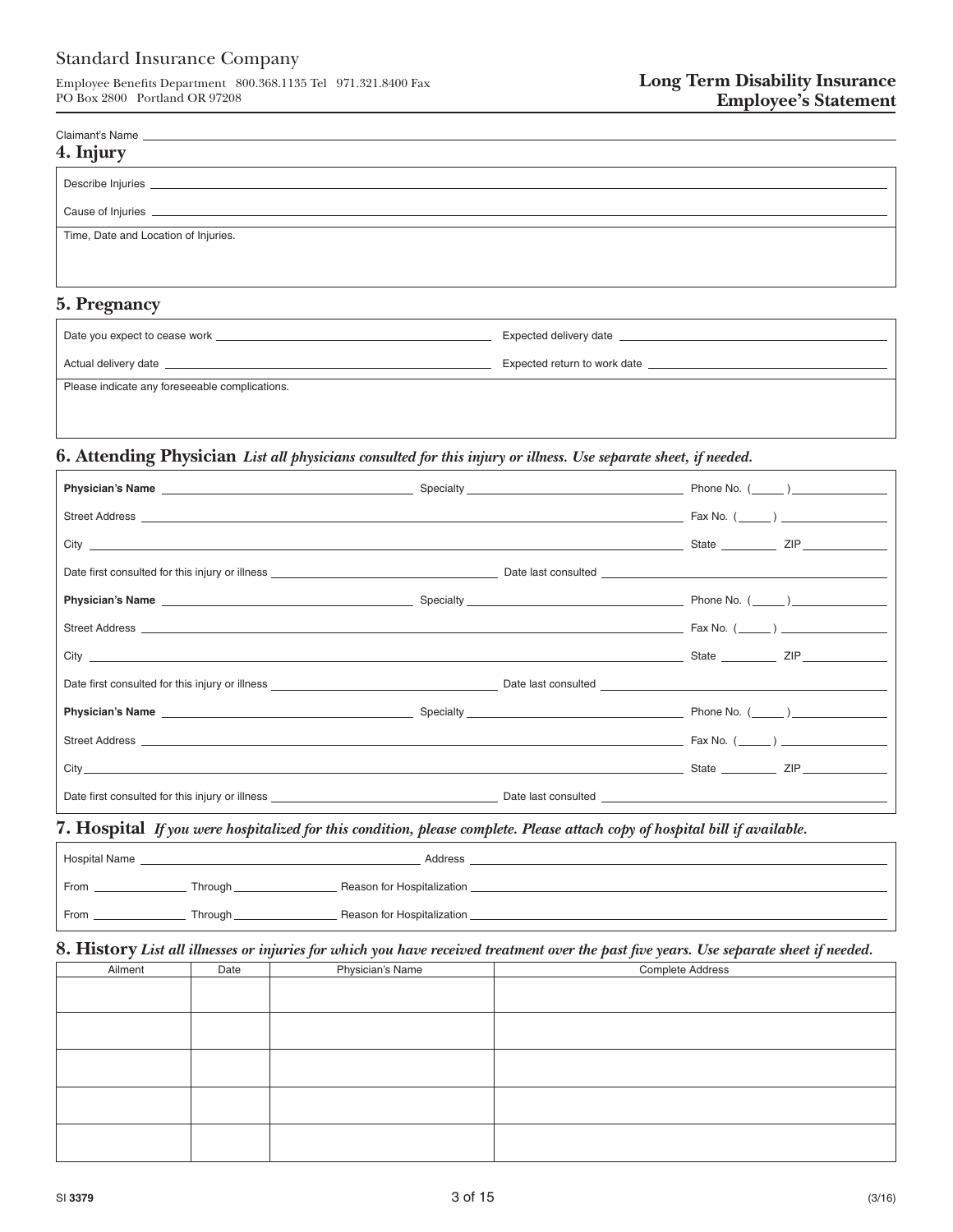Employee Benefits Department 800.368.1135 Tel 971.321.8400 Fax PO Box 2800 Portland OR 97208

#### Claimant's Name

### **9. Deductible Income/Benefits From Other Sources**

Your Group Disability plan is designed so that the income you receive from Standard Insurance Company and other sources (e.g., Social Security, Workers' Compensation, retirement system, and other income or benefits as described in your Group Policy as deductible income or benefits) combined will provide you with a percentage of predisability earnings, as defined in your Group Policy. Please review your Group Policy to determine how receipt of or eligibility for deductible income or benefits may impact your disability benefits. Please review your obligation to keep Standard Insurance Company informed of your application for and receipt of deductible income or benefits. Additionally, your Group Policy may allow Standard Insurance Company to reduce your disability benefit by estimated deductible income or benefits you are eligible to receive even if you have not applied for them. If your Group Policy states that Social Security benefits will be "deemed payable" even if not received, we will deduct from your disability benefit an estimated Social Security benefit for you and your dependents, based on your Social Security wage record. Please also understand that when deductible income or benefits are awarded you may receive a retroactive award (earlier date) and payment. This retroactive payment may result in an overpayment of your disability benefits because you would receive deductible income or benefits for a period during which you already have received disability benefits from Standard Insurance Company.

| Have you applied for or are you receiving<br>benefits from:                                                                                                                                                                                                                    | Applied<br>Yes No | Receiving<br>Yes No | <b>Date Applied</b><br>For | Weekly | <b>Amount Received</b><br><b>Monthly</b> | <b>Effective</b><br><b>Date</b> |
|--------------------------------------------------------------------------------------------------------------------------------------------------------------------------------------------------------------------------------------------------------------------------------|-------------------|---------------------|----------------------------|--------|------------------------------------------|---------------------------------|
| a. Social Security                                                                                                                                                                                                                                                             |                   |                     |                            |        |                                          |                                 |
| b. Workers' Compensation                                                                                                                                                                                                                                                       |                   |                     |                            |        |                                          |                                 |
| c. State Disability Insurance                                                                                                                                                                                                                                                  |                   |                     |                            |        |                                          |                                 |
| d. Retirement or Pension (Employer, PERS, STRS, PERA, etc.)<br>Please specify $\equiv$<br>the control of the control of the control of the                                                                                                                                     |                   |                     |                            |        |                                          |                                 |
| e. Other and the contract of the contract of the contract of the contract of the contract of the contract of the contract of the contract of the contract of the contract of the contract of the contract of the contract of t<br>(e.g., unemployment or union benefits, etc.) |                   |                     |                            |        |                                          |                                 |
| Please send copies of any letters or notices approving or denying benefits.                                                                                                                                                                                                    |                   |                     |                            |        |                                          |                                 |

# **10. Vocational** *Complete the following and/or attach a resume.*

| <b>Education level</b>                                                                                                | Yes No |              | If no, last grade attended. |               |                    |
|-----------------------------------------------------------------------------------------------------------------------|--------|--------------|-----------------------------|---------------|--------------------|
| <b>Grade School Graduate</b>                                                                                          | $\Box$ | $\Box$       |                             |               |                    |
| <b>High School Graduate</b>                                                                                           | $\Box$ | $\Box$       |                             |               |                    |
| GED                                                                                                                   | $\Box$ | $\Box$       |                             |               |                    |
| College Graduate                                                                                                      | $\Box$ | $\Box$       | Degree                      | Major         |                    |
| Post Graduate                                                                                                         | $\Box$ | $\Box$       | Degree                      | Major         |                    |
| Have you attended any trade schools or received other special training? $\Box$ Yes $\Box$ No If yes, please describe. |        |              |                             |               |                    |
| Work Experience: Complete the following starting with your most recent work experience.                               |        |              |                             |               |                    |
| Job Title & Employer                                                                                                  |        |              | <b>Dates of Employment</b>  | <b>Duties</b> | <b>Last Salary</b> |
| 1.                                                                                                                    |        | From:<br>To: |                             |               |                    |
| 2.                                                                                                                    |        | From:<br>To: |                             |               |                    |
| 3.                                                                                                                    |        | From:<br>To: |                             |               |                    |
| 4.                                                                                                                    |        | From:<br>To: |                             |               |                    |
| 5.                                                                                                                    |        | From:<br>To: |                             |               |                    |

## **11. Acknowledgement**

I hereby certify that the answers I have made to the foregoing questions are both complete and true to the best of my knowledge and belief. I acknowledge that I have read the applicable fraud notice on page 5 of this form.

**Signature Date**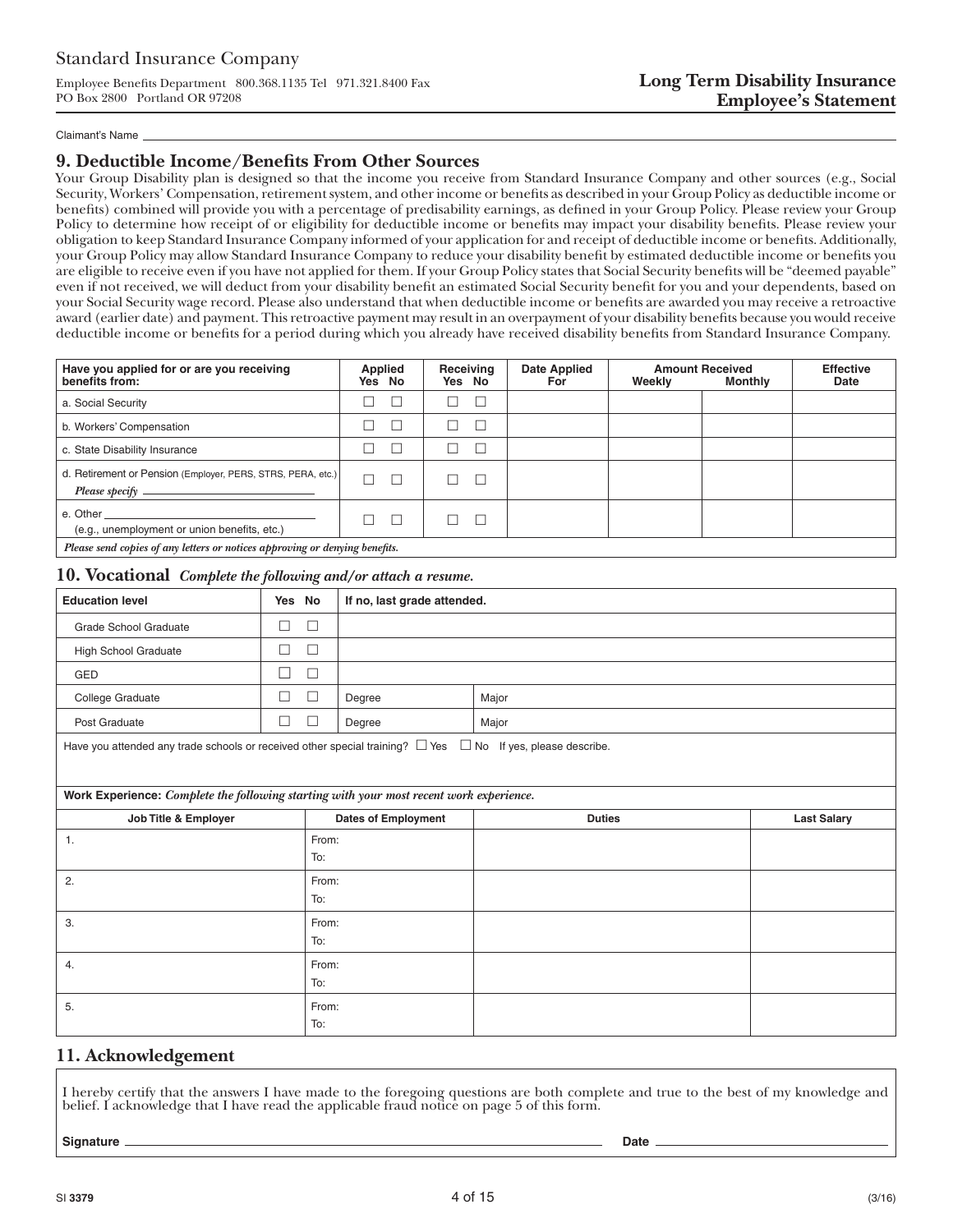Some states require us to provide the following information to you:

### **ALABAMA, MARYLAND AND RHODE ISLAND RESIDENTS**

Any person who knowingly or willfully presents a false or fraudulent claim for payment of a loss or benefit or who knowingly or willfully presents false information in an application for insurance is guilty of a crime and may be subject to fines and confinement in prison.

### **CALIFORNIA RESIDENTS**

For your protection, California law requires the following to appear on this form: Any person who knowingly presents a false or fraudulent claim for the payment of a loss is guilty of a crime and may be subject to fines and confinement in state prison.

### **COLORADO RESIDENTS**

It is unlawful to knowingly provide false, incomplete or misleading facts or information to an insurance company for the purpose of defrauding or attempting to defraud the company. Penalties may include imprisonment, fines, denial of insurance, and civil damages. Any insurance company or agent of an insurance company who knowingly provides false, incomplete, or misleading facts or information to the policyholder or claimant for the purpose of defrauding or attempting to defraud the policyholder or claimant with regard to a settlement or award payable from insurance proceeds shall be reported to the Colorado division of insurance within the department of regulatory agencies.

### **DISTRICT OF COLUMBIA RESIDENTS**

WARNING: It is a crime to provide false or misleading information to an insurer for the purpose of defrauding the insurer or any other person. Penalties include imprisonment and/or fines. In addition, an insurer may deny insurance benefits, if false information materially related to a claim was provided by the applicant.

### **FLORIDA RESIDENTS**

Any person who knowingly and with intent to injure, defraud or deceive an insurance company, files a statement of claim or an application containing false, incomplete or misleading information is guilty of a felony of the third degree

#### **NEW JERSEY RESIDENTS**

Any person who knowingly files a statement of claim containing any false or misleading information is subject to criminal and civil penalties.

#### **NEW YORK RESIDENTS**

Any person who knowingly and with intent to defraud any insurance company or other person files an application for insurance or statement of claim, containing any materially false information, or conceals for the purpose of misleading, information concerning any fact material thereto, commits a fraudulent insurance act, which is a crime, and shall also be subject to civil penalty not to exceed five thousand dollars and the stated value of the claim for each such violation.

#### **PENNSYLVANIA RESIDENTS**

Any person who knowingly and with intent to defraud any insurance company or other person files an application for insurance or statement of claim containing any materially false information or conceals for the purpose of misleading, information concerning any fact material thereto commits a fraudulent insurance act, which is a crime and subjects such person to criminal and civil penalties.

# **ALL OTHER RESIDENTS**

Some states require us to inform you that any person who knowingly and with intent to injure, defraud or deceive an insurance company, or other person, files a statement containing false or misleading information concerning any fact material hereto commits a fraudulent insurance act which is subject to civil and/or criminal penalties, depending upon the state. Such actions may be deemed a felony and substantial fines may be imposed.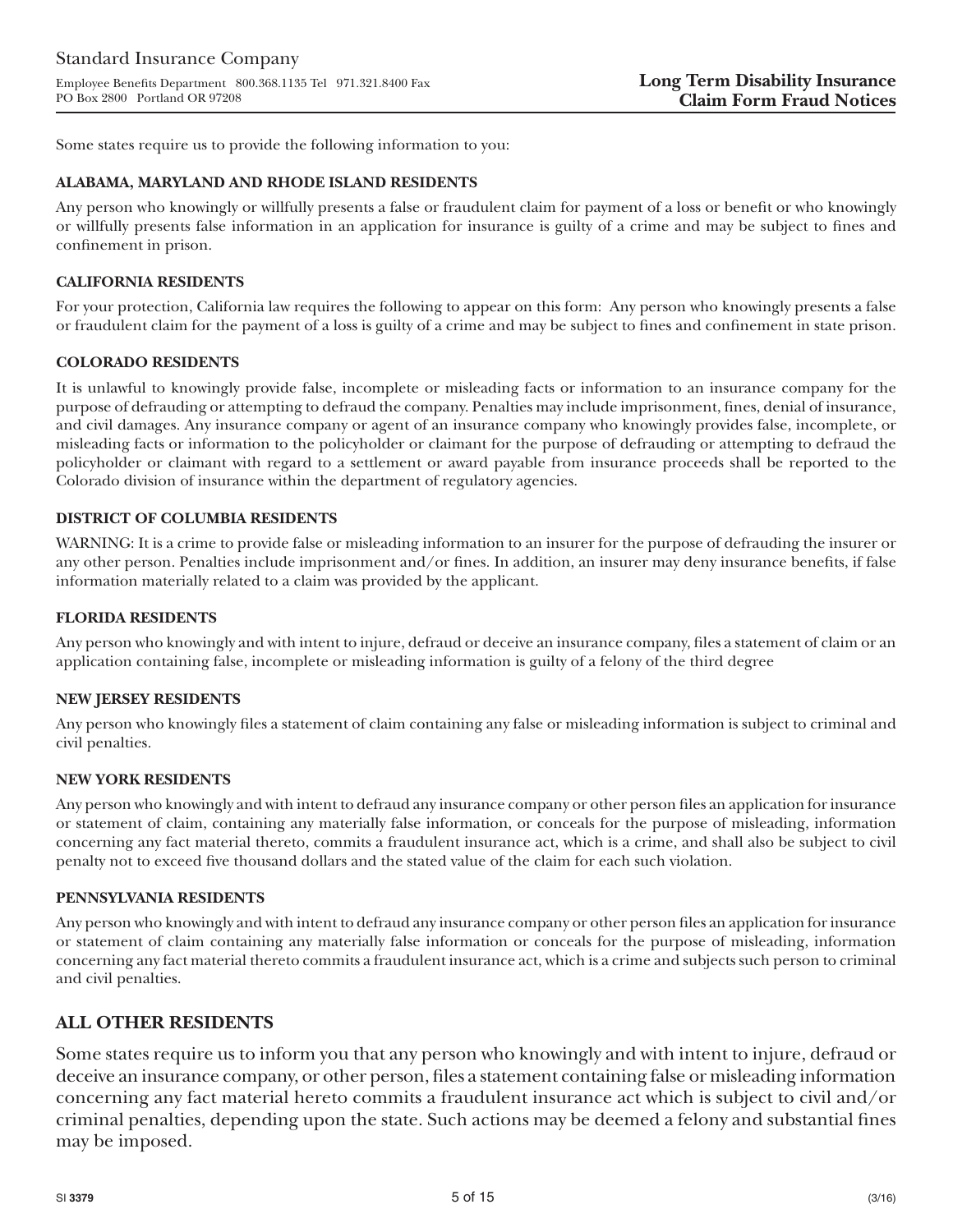**I AUTHORIZE THESE PERSONS** having any records or knowledge of me or my health:

- Any physician, medical practitioner or health care provider.
- Any hospital, clinic, pharmacy or other medical or medically related facility or association.<br>• Kaiser Permanente
- Kaiser Permanente.
- Any insurance company or annuity company.
- Any employer, policyholder or plan sponsor.
- Any organization or entity administering a benefit or leave program (including statutory benefits) or an annuity program.
- Any educational, vocational or rehabilitation counselor, organization or program.
- Any consumer reporting agency, financial institution, accountant, or tax preparer.
- Any government agency (*for example, Social Security Administration, Public Retirement System, Railroad Retirement Board, Workers' Compensation Board, etc.).*

## **TO GIVE THIS INFORMATION:**

- Charts, notes, x-rays, operative reports, lab and medication records and all other medical information about me, including medical history, diagnosis, testing and test results. Prognosis and treatment of any physical or mental condition, including:
	- Any disorder of the immune system, including HIV, Acquired Immune Deficiency Syndrome (AIDS) or other related syndromes or complexes.
	- Any communicable disease or disorder.
	- Any psychiatric or psychological condition, including test results, but excluding psychotherapy notes. Psychotherapy notes do not include a summary of diagnosis, functional status, the treatment plan, symptoms, prognosis and progress to date.
	- Any condition, treatment, or therapy related to substance abuse, including alcohol and drugs.

**and:** 

• Any non-medical information requested about me, including such things as education, employment history, earnings or finances, return to work accommodation discussions or evaluations, and eligibility for other benefits or leave periods including, but not limited to, claims status, benefit amount, payments, settlement terms, effective and termination dates, plan or program contributions, etc.

#### **TO STANDARD INSURANCE COMPANY, THE STANDARD LIFE INSURANCE COMPANY OF NEW YORK, THE STANDARD BENEFIT ADMINISTRATORS AND THEIR AUTHORIZED REPRESENTATIVES (referred to as "The Companies", individually and collectively), AND MY EMPLOYER'S ABSENCE MANAGEMENT PROGRAM ADMINISTRATOR ("Absence Manager").**

- I acknowledge that any agreements I have made to restrict my protected health information do not apply to this authorization and I instruct the persons and organizations identified above to release and disclose my entire medical record without restriction.
- I understand that each of The Companies and Absence Manager will gather my information only if they are administering or deciding my disability or leave of absence claim(s), and will use the information to determine my eligibility or entitlement for benefits or leave of absence.
- I understand that I have the right to refuse to sign this authorization and a right to revoke this authorization at any time by sending a written statement to The Companies and Absence Manager, except to the extent the authorization has been relied upon to disclose requested records. A revocation of the authorization, or the failure to sign the authorization, may impair The Companies and Absence Manager's ability to evaluate or process my claim(s), and may be a basis for denying or closing my claim(s) for benefits or leave of absence.
- I understand that in the course of conducting its business The Companies and Absence Manager may disclose to other parties information about me. They may release information to a reinsurer, a plan administrator, plan sponsor, or any person performing business or legal services for them in connection with my claim(s). I understand that The Companies and Absence Manager will release information to my employer necessary for absence management, for return to work and accommodation discussions, and when performing administration of my employer's self-funded (and not insured) disability plans.
- I understand that The Companies and Absence Manager comply with state and federal laws and regulations enacted to protect my privacy. I also understand that the information disclosed to them pursuant to this authorization may be subject to redisclosure with my authorization or as otherwise permitted or required by law. Information retained and disclosed by The Companies and Absence Manager may not be protected under the Health Insurance Portability and Accountability Act [HIPAA].
	- I understand and agree that this authorization as used to gather information shall remain in force from the date signed below:
	- For Standard Insurance Company, the duration of my claim(s) or 24 months, whichever occurs first.
	- For The Standard Life Insurance Company of New York, the duration of my claim(s) or 24 months, whichever occurs first.
	- For The Standard Benefit Administrators, the duration of my claim(s) administered by The Standard Benefit Administrators or 24 months, whichever occurs first.
	- For Absence Manager, 24 months.
- I understand and agree that The Companies and Absence Manager may share information with each other regarding my disability and leave of absence claim(s). This authorization to share information shall remain valid for 12 months from the date signed below.
- I acknowledge that I have read this authorization and the New Mexico notice on page 7. A photocopy or facsimile of this authorization is as valid as the original and will be provided to me upon request.

Name (please print) Social Security No.

Signature of Claimant/Representative Date

If signature is provided by legal representative (e.g., Attorney in Fact, guardian or conservator), please attach documentation of legal status.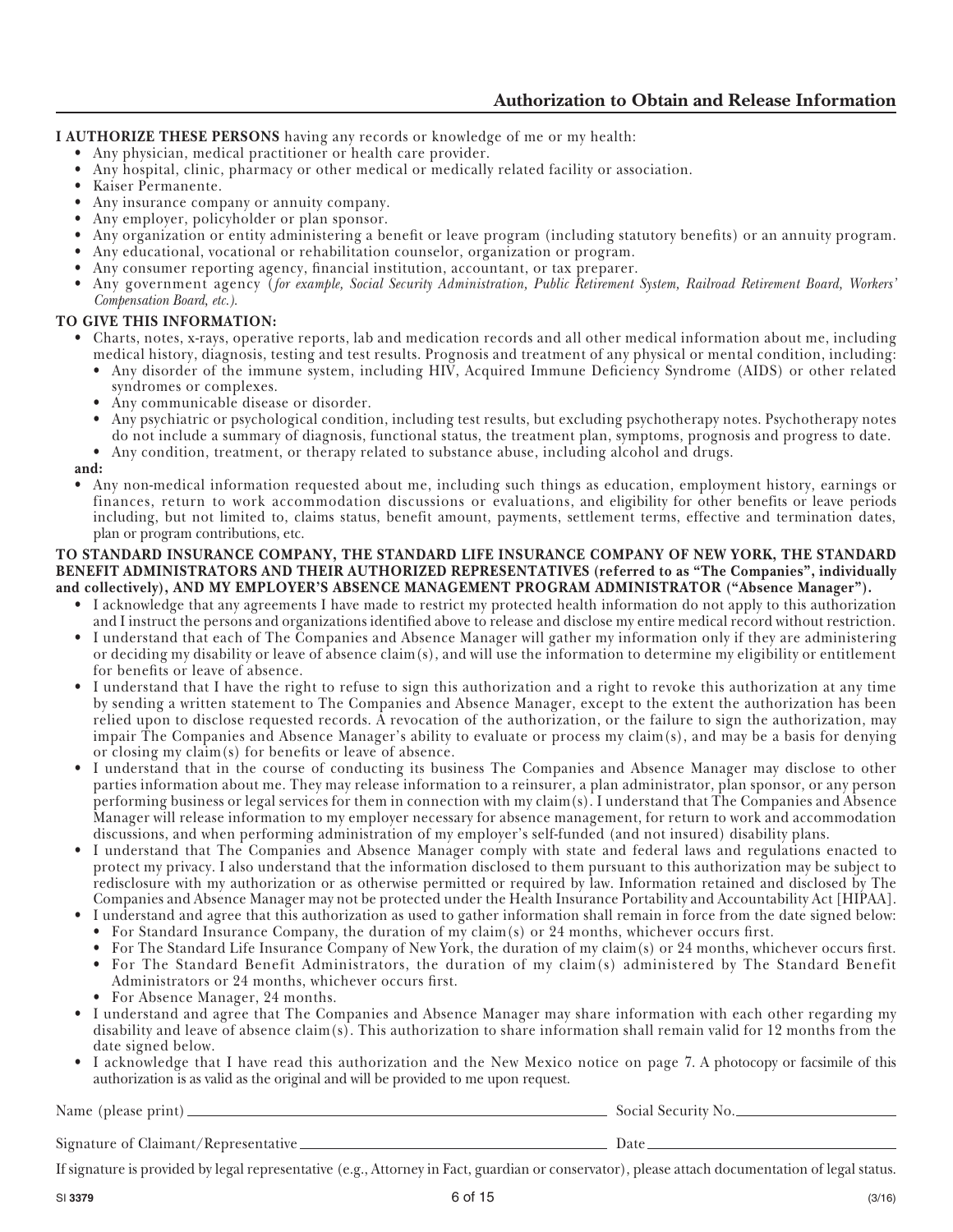Standard Insurance Company is a licensed insurance company in all states except New York. The Standard Life Insurance Company of New York is an insurance company licensed only in New York. An absence manager may be hired by your employer and may be one of The Companies.

# **FOR RESIDENTS OF NEW MEXICO**

The state of New Mexico requires Standard Insurance Company to provide you with the following information pursuant to its Domestic Abuse Insurance Protection Act.

The Authorization form allows Standard Insurance Company to obtain personal information as it determines your eligibility for insurance benefits. The information obtained from you and from other sources may include confidential abuse information. "Confidential abuse information" means information about acts of domestic abuse or abuse status, the work or home address or telephone number of a victim of domestic abuse or the status of an applicant or insured as a family member, employer or associate of a victim of domestic abuse or a person with whom an applicant or insured is known to have a direct, close personal, family or abuse-related counseling relationship. With respect to confidential abuse information, you may revoke this authorization in writing, effective ten days after receipt by Standard Insurance Company, understanding that doing so may result in a claim being denied or may adversely affect a pending insurance action.

Standard Insurance Company is prohibited by law from using abuse status as a basis for denying, refusing to issue, renew or reissue or canceling or otherwise terminating a policy, restricting or excluding coverage or benefits of a policy or charging a higher premium for a policy.

Upon written request you have the right to review your confidential abuse information obtained by Standard Insurance Company. Within 30 business days of receiving the request, Standard Insurance Company will mail you a copy of the information pertaining to you. After you have reviewed the information, you may request that we correct, amend or delete any confidential abuse information which you believe is incorrect. Standard Insurance Company will carefully review your request and make changes when justified. If you would like more information about this right or our information practices, a full notice can be obtained by writing to us.

If you wish to be a protected person (a victim of domestic abuse who has notified Standard Insurance Company that you are or have been a victim of domestic abuse) and participate in Standard Insurance Company's location information confidentiality program, your request should be sent to Standard Insurance Company.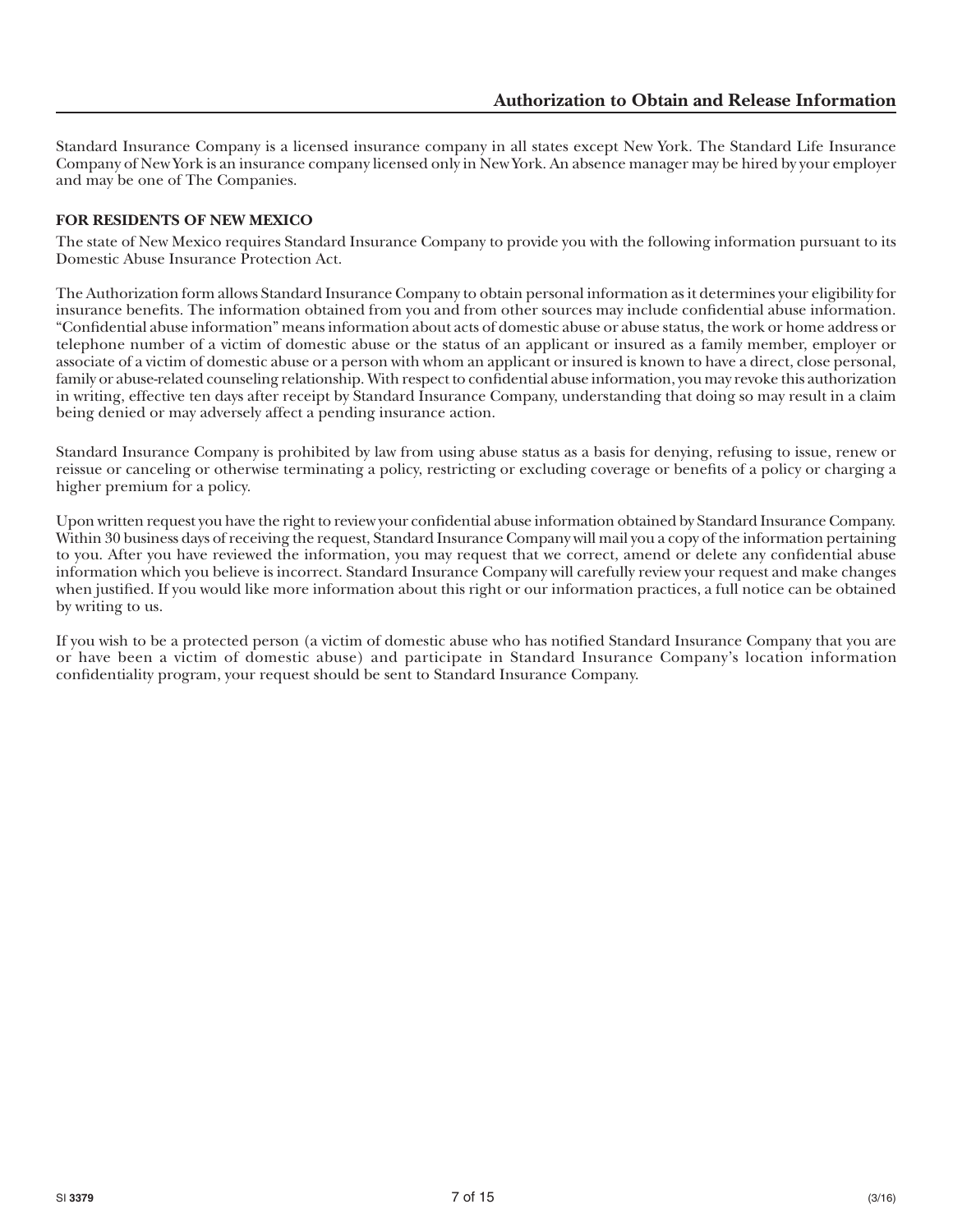**I AUTHORIZE THESE PERSONS** having any records or knowledge of me or my health:

- Any physician, medical practitioner or health care provider.
- Any hospital, clinic, pharmacy or other medical or medically related facility or association.
- Kaiser Permanente.
- Any insurance company.
- Any organization or entity administering a benefit or leave program (including statutory benefits)
- Any government agency (*for example, Social Security Administration, Public Retirement System, Railroad Retirement Board, Workers' Compensation Board, etc.).*

## **TO GIVE THIS INFORMATION:**

• Notes recorded by a health care provider who is a mental health professional documenting or analyzing the contents of conversation(s) during a private counseling session or a group, joint, or family counseling session and that are separated from the rest of my medical record.

### **TO STANDARD INSURANCE COMPANY, THE STANDARD LIFE INSURANCE COMPANY OF NEW YORK, THE STANDARD BENEFIT ADMINISTRATORS AND THEIR AUTHORIZED REPRESENTATIVES (referred to as "The Companies", individually and collectively), AND MY EMPLOYER'S ABSENCE MANAGEMENT PROGRAM ADMINISTRATOR ("Absence Manager").**

- I acknowledge that any agreements I have made to restrict my protected health information do not apply to this authorization and I instruct the persons and organizations identified above to release and disclose my entire medical record without restriction.
- I understand that each of The Companies and Absence Manager will gather my information only if they are administering or deciding my disability or leave of absence claim(s), and will use the information to determine my eligibility or entitlement for benefits or leave of absence.
- I understand that I have the right to refuse to sign this authorization and a right to revoke this authorization at any time by sending a written statement to The Companies and Absence Manager, except to the extent the authorization has been relied upon to disclose requested records. A revocation of the authorization, or the failure to sign the authorization, may impair The Companies and Absence Manager's ability to evaluate or process my claim(s), and may be a basis for denying or closing my claim(s) for benefits or leave of absence.
- I understand that in the course of conducting its business The Companies and Absence Manager may disclose to other parties information about me. They may release information to a reinsurer, a plan administrator, plan sponsor, or any person performing business or legal services for them in connection with my claim(s). I understand that The Companies and Absence Manager will release information to my employer necessary for absence management, for return to work and accommodation discussions, and when performing administration of my employer's self-funded (and not insured) disability plans.
- I understand that The Companies and Absence Manager comply with state and federal laws and regulations enacted to protect my privacy. I also understand that the information disclosed to them pursuant to this authorization may be subject to redisclosure with my authorization or as otherwise permitted or required by law. Information retained and disclosed by The Companies and Absence Manager may not be protected under the Health Insurance Portability and Accountability Act [HIPAA].
- I understand and agree that this authorization as used to gather information shall remain in force from the date signed below:
	- For Standard Insurance Company, the duration of my claim(s) or 24 months, whichever occurs first.
	- For The Standard Life Insurance Company of New York, the duration of my claim(s) or 24 months, whichever occurs first. • For The Standard Benefit Administrators, the duration of my claim(s) administered by The Standard Benefit Administrators or 24 months, whichever occurs first.
	- For Absence Manager, 24 months.
- I understand and agree that The Companies and Absence Manager may share information with each other regarding my disability and leave of absence claim(s). This authorization to share information shall remain valid for 12 months from the date signed below.
- I acknowledge that I have read this authorization and the New Mexico notice on page 9. A photocopy or facsimile of this authorization is as valid as the original and will be provided to me upon request.

| Name (please print)                  | Social Security No. |  |  |  |
|--------------------------------------|---------------------|--|--|--|
|                                      |                     |  |  |  |
| Signature of Claimant/Representative | Date                |  |  |  |
| $  -$                                |                     |  |  |  |

If signature is provided by legal representative (e.g., Attorney in Fact, guardian or conservator), please attach documentation of legal status.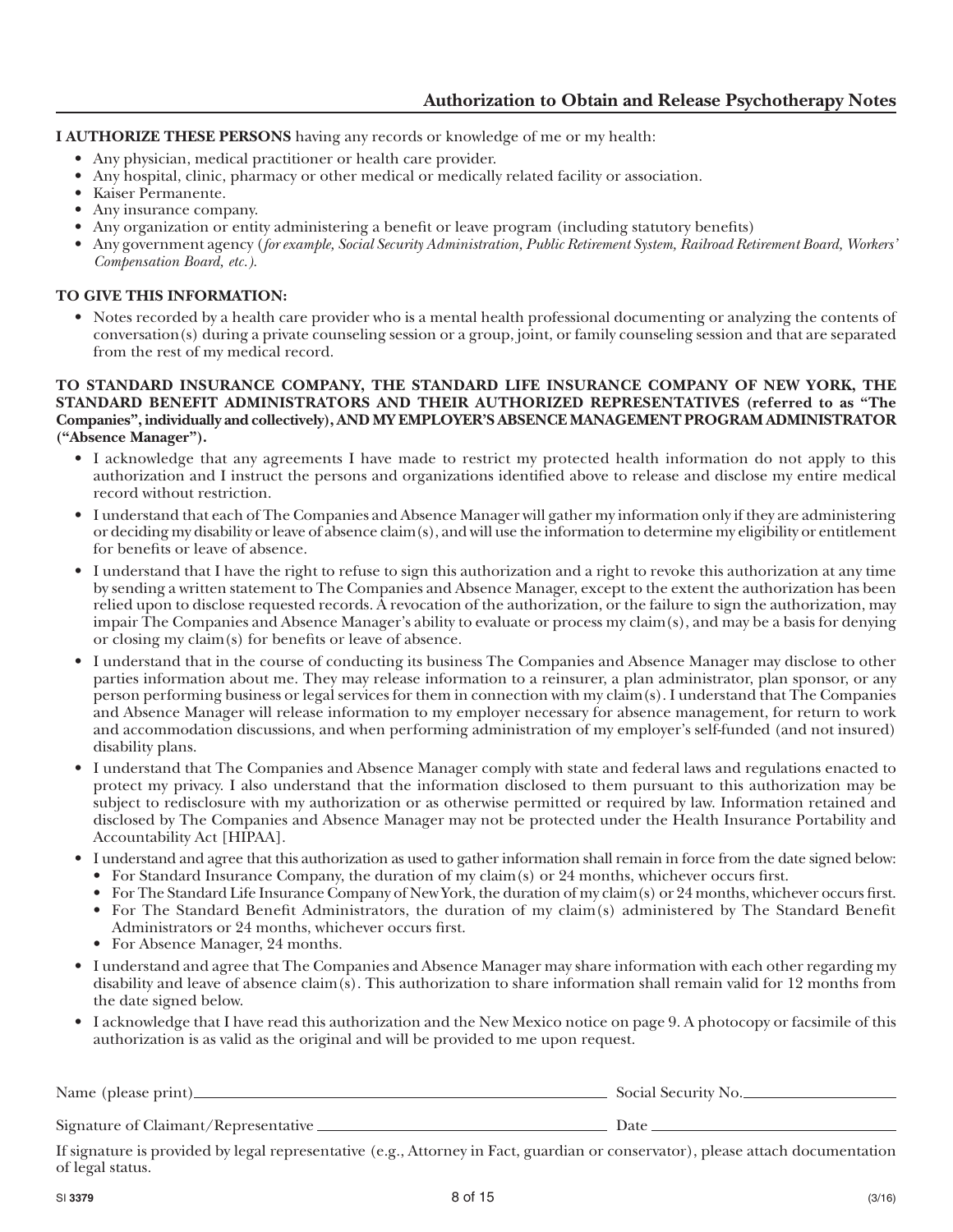Standard Insurance Company is a licensed insurance company in all states except New York. The Standard Life Insurance Company of New York is an insurance company licensed only in New York. An absence manager may be hired by your employer and may be one of The Companies.

## **FOR RESIDENTS OF NEW MEXICO**

The state of New Mexico requires Standard Insurance Company to provide you with the following information pursuant to its Domestic Abuse Insurance Protection Act.

The Authorization form allows Standard Insurance Company to obtain personal information as it determines your eligibility for insurance benefits. The information obtained from you and from other sources may include confidential abuse information. "Confidential abuse information" means information about acts of domestic abuse or abuse status, the work or home address or telephone number of a victim of domestic abuse or the status of an applicant or insured as a family member, employer or associate of a victim of domestic abuse or a person with whom an applicant or insured is known to have a direct, close personal, family or abuse-related counseling relationship. With respect to confidential abuse information, you may revoke this authorization in writing, effective ten days after receipt by Standard Insurance Company, understanding that doing so may result in a claim being denied or may adversely affect a pending insurance action.

Standard Insurance Company is prohibited by law from using abuse status as a basis for denying, refusing to issue, renew or reissue or canceling or otherwise terminating a policy, restricting or excluding coverage or benefits of a policy or charging a higher premium for a policy.

Upon written request you have the right to review your confidential abuse information obtained by Standard Insurance Company. Within 30 business days of receiving the request, Standard Insurance Company will mail you a copy of the information pertaining to you. After you have reviewed the information, you may request that we correct, amend or delete any confidential abuse information which you believe is incorrect. Standard Insurance Company will carefully review your request and make changes when justified. If you would like more information about this right or our information practices, a full notice can be obtained by writing to us.

If you wish to be a protected person (a victim of domestic abuse who has notified Standard Insurance Company that you are or have been a victim of domestic abuse) and participate in Standard Insurance Company's location information confidentiality program, your request should be sent to Standard Insurance Company.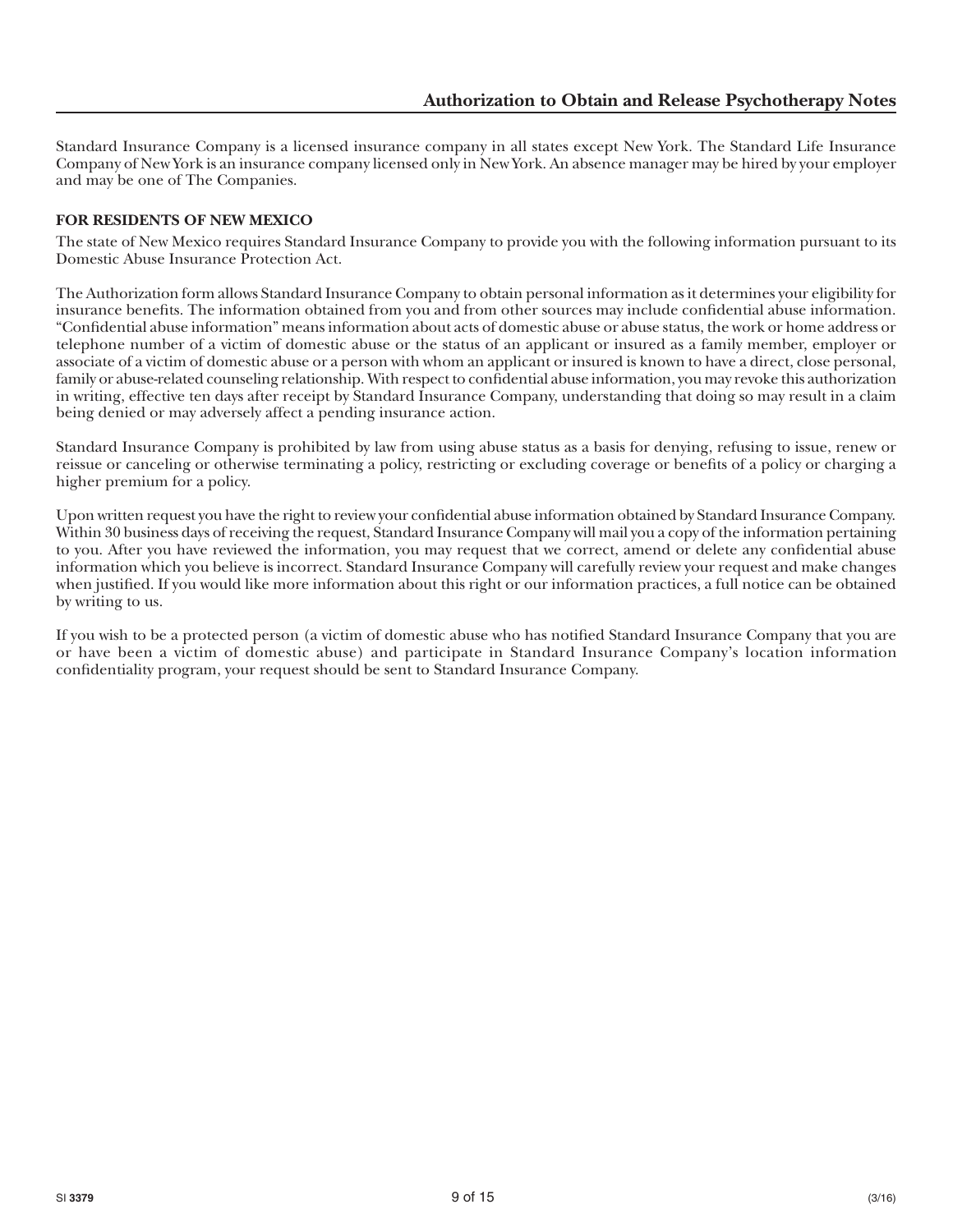Employee Benefits Department 800.368.1135 Tel 971.321.8400 Fax PO Box 2800 Portland OR 97208

# **Part A. To Be Completed By Patient**

| Address contract to the contract of the contract of the contract of the contract of the contract of the contract of the contract of the contract of the contract of the contract of the contract of the contract of the contra |                                                                                                                                                                                                                                |                  |
|--------------------------------------------------------------------------------------------------------------------------------------------------------------------------------------------------------------------------------|--------------------------------------------------------------------------------------------------------------------------------------------------------------------------------------------------------------------------------|------------------|
|                                                                                                                                                                                                                                | <b>Birthdate Example 2018</b>                                                                                                                                                                                                  | Patient No.      |
|                                                                                                                                                                                                                                | Employer and the state of the state of the state of the state of the state of the state of the state of the state of the state of the state of the state of the state of the state of the state of the state of the state of t | Group Policy No. |
|                                                                                                                                                                                                                                |                                                                                                                                                                                                                                |                  |

# **Part B. To Be Completed By Physician**

*The purpose of this form is to help us determine whether the clinical condition of your patient is disabling. We need documentation of functional impairment. Please include laboratory data and results of special tests (X-rays, CAT scan, EKG, etc.). Please attach copies of any pertinent surgical reports, hospital admitting history, physician discharge summaries, chart notes, and narrative reports.*

*The patient is responsible for the completion of this form without expense to The Standard. Forms may be returned for unanswered questions.*

# **1. Information**

| Primary Diagnosis:                                                                                                                                                                                                             | ICD Code (                                                                                                                                                                                                                         |  |  |  |  |
|--------------------------------------------------------------------------------------------------------------------------------------------------------------------------------------------------------------------------------|------------------------------------------------------------------------------------------------------------------------------------------------------------------------------------------------------------------------------------|--|--|--|--|
|                                                                                                                                                                                                                                |                                                                                                                                                                                                                                    |  |  |  |  |
| Other diagnoses and ICD Codes related to this claim.                                                                                                                                                                           |                                                                                                                                                                                                                                    |  |  |  |  |
|                                                                                                                                                                                                                                |                                                                                                                                                                                                                                    |  |  |  |  |
| Symptoms                                                                                                                                                                                                                       |                                                                                                                                                                                                                                    |  |  |  |  |
|                                                                                                                                                                                                                                |                                                                                                                                                                                                                                    |  |  |  |  |
|                                                                                                                                                                                                                                | Left Arm<br>Radial                                                                                                                                                                                                                 |  |  |  |  |
| Is condition primarily related to:                                                                                                                                                                                             | Right Arm                                                                                                                                                                                                                          |  |  |  |  |
| $\Box$ Yes $\Box$ No<br>Patient's Employment<br>a.<br>$\Box$ Yes $\Box$ No<br><b>Mental Disorder</b><br>b.                                                                                                                     | Dominant Hand $\Box$ Left $\Box$ Right                                                                                                                                                                                             |  |  |  |  |
| Alcohol or Drug Condition □ Yes □ No<br>c.<br>$\Box$ Yes $\Box$ No<br>d.<br>Pregnancy                                                                                                                                          |                                                                                                                                                                                                                                    |  |  |  |  |
|                                                                                                                                                                                                                                | <b>Actual Delivery Date Contract Contract Contract Contract Contract Contract Contract Contract Contract Contract Contract Contract Contract Contract Contract Contract Contract Contract Contract Contract Contract Contract </b> |  |  |  |  |
|                                                                                                                                                                                                                                |                                                                                                                                                                                                                                    |  |  |  |  |
| $\Box$ Vaginal $\Box$ Caesarean Section                                                                                                                                                                                        |                                                                                                                                                                                                                                    |  |  |  |  |
| 2. History                                                                                                                                                                                                                     |                                                                                                                                                                                                                                    |  |  |  |  |
| If patient was referred to you, indicate by whom                                                                                                                                                                               |                                                                                                                                                                                                                                    |  |  |  |  |
| Has patient ever had same or similar condition? $\Box$ Yes $\Box$ No                                                                                                                                                           |                                                                                                                                                                                                                                    |  |  |  |  |
| If yes, indicate when substitution of the second position of the second position of the second position of the second position of the second position of the second position of the second position of the second position of  |                                                                                                                                                                                                                                    |  |  |  |  |
| Do, or have, other conditions contributed to this condition? $\Box$ Yes $\Box$ No                                                                                                                                              |                                                                                                                                                                                                                                    |  |  |  |  |
| If yes, please explain explaint that the contract of the contract of the contract of the contract of the contract of the contract of the contract of the contract of the contract of the contract of the contract of the contr |                                                                                                                                                                                                                                    |  |  |  |  |
|                                                                                                                                                                                                                                | Date patient first consulted you for this condition example to the condition of the condition of the condition of the condition of the condition of the condition of the condition of the condition of the condition of the co     |  |  |  |  |
| Dates of subsequent treatment Learning and the contract of the contract of the contract of subsequent treatment Learning and the contract of the contract of the contract of the contract of the contract of the contract of t |                                                                                                                                                                                                                                    |  |  |  |  |
|                                                                                                                                                                                                                                |                                                                                                                                                                                                                                    |  |  |  |  |
|                                                                                                                                                                                                                                |                                                                                                                                                                                                                                    |  |  |  |  |
|                                                                                                                                                                                                                                |                                                                                                                                                                                                                                    |  |  |  |  |
|                                                                                                                                                                                                                                |                                                                                                                                                                                                                                    |  |  |  |  |
|                                                                                                                                                                                                                                |                                                                                                                                                                                                                                    |  |  |  |  |
|                                                                                                                                                                                                                                |                                                                                                                                                                                                                                    |  |  |  |  |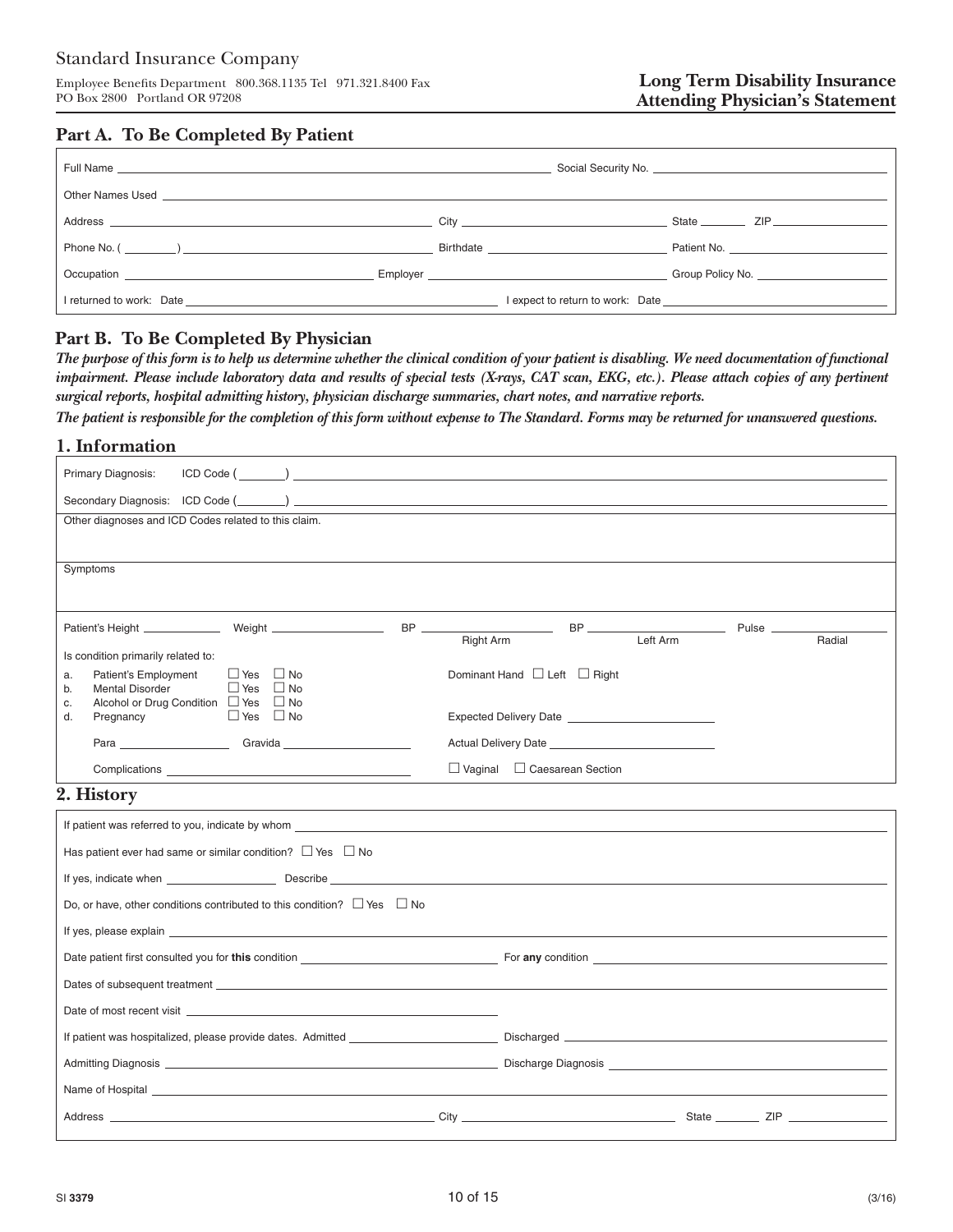Employee Benefits Department 800.368.1135 Tel 971.321.8400 Fax PO Box 2800 Portland OR 97208

#### Claimant's Name

| 3. Assessment                                                                                                  |
|----------------------------------------------------------------------------------------------------------------|
|                                                                                                                |
|                                                                                                                |
| Describe the patient's physical, mental and cognitive limitations and work activity limitations                |
|                                                                                                                |
| How long from today's date will the described limitations impair the patient?<br>The patient?                  |
| Is the patient competent to manage insurance benefits? $\Box$ Yes $\Box$ No                                    |
| If no, is the patient competent to appoint someone to help manage the insurance benefits? $\Box$ Yes $\Box$ No |
| 1 Treatment                                                                                                    |

#### **4. Treatment**

| Planned course of treatment. <i>Please include expected duration, surgeries, therapy, etc.</i>                                                                                                                                 |      |                |     |  |  |  |  |  |
|--------------------------------------------------------------------------------------------------------------------------------------------------------------------------------------------------------------------------------|------|----------------|-----|--|--|--|--|--|
|                                                                                                                                                                                                                                |      |                |     |  |  |  |  |  |
| Medications prescribed: dosage, frequency and date of prescription(s). [2012] The content of the content of the content of the content of the content of the content of the content of the content of the content of the conte |      |                |     |  |  |  |  |  |
| List other treating or referring physicians. Continue on separate page, if necessary.                                                                                                                                          |      |                |     |  |  |  |  |  |
| Name                                                                                                                                                                                                                           |      | <b>Address</b> |     |  |  |  |  |  |
| $\overline{1}$ .                                                                                                                                                                                                               |      |                |     |  |  |  |  |  |
| Phone No.                                                                                                                                                                                                                      | City | <b>State</b>   | ZIP |  |  |  |  |  |
| 2.                                                                                                                                                                                                                             |      |                |     |  |  |  |  |  |
| Phone No.                                                                                                                                                                                                                      | City | <b>State</b>   | ZIP |  |  |  |  |  |
| What reasonable work or job site modifications could the employer make to assist the individual to return to work? Please specify.                                                                                             |      |                |     |  |  |  |  |  |
|                                                                                                                                                                                                                                |      |                |     |  |  |  |  |  |
|                                                                                                                                                                                                                                |      |                |     |  |  |  |  |  |
| Assessment and treatment are complicated by:<br>Malingering                                                                                                                                                                    |      |                |     |  |  |  |  |  |
| ⊔                                                                                                                                                                                                                              |      |                |     |  |  |  |  |  |
| Significant emotional or behavioral disorder such as: $\Box$ Depression $\Box$ Anxiety $\Box$ Hysteria Check pertinent areas.<br>⊔                                                                                             |      |                |     |  |  |  |  |  |
| Exaggeration, inconsistent findings, subjective complaints out of proportion to objective findings, bizarre or contradictory observations.<br>⊔                                                                                |      |                |     |  |  |  |  |  |
| Dependence on drugs/medication. <i>Please specify</i> .<br>⊔                                                                                                                                                                   |      |                |     |  |  |  |  |  |
| Other Please describe.<br>⊔                                                                                                                                                                                                    |      |                |     |  |  |  |  |  |
| <b>5. Prognosis</b>                                                                                                                                                                                                            |      |                |     |  |  |  |  |  |

# Describe patient's condition since onset of symptoms:  $\Box$  Recovered  $\Box$  Improved  $\Box$  Unchanged  $\Box$  Regressed When do you expect a fundamental or marked change in patient's condition?  $\Box$  Never  $\Box$  Condition expected to regress  $\Box$  Condition expected to improve State anticipated date or, Unable to determine, follow up in months When do you anticipate the patient can return to work? State anticipated date or, Unable to determine, because of \_ follow up in \_\_\_\_\_\_\_\_\_\_ months Remarks\_

# **6. Acknowledgement**

| I hereby certify that the answers I have made to the foregoing questions are both complete and true to the best of my knowledge and belief. I acknowledge that I have read the applicable fraud notice on page 12 of this form |  |                        |  |  |  |  |  |
|--------------------------------------------------------------------------------------------------------------------------------------------------------------------------------------------------------------------------------|--|------------------------|--|--|--|--|--|
| Physician's Signature experience and the contract of the contract of the contract of the contract of the contract of the contract of the contract of the contract of the contract of the contract of the contract of the contr |  |                        |  |  |  |  |  |
|                                                                                                                                                                                                                                |  |                        |  |  |  |  |  |
|                                                                                                                                                                                                                                |  | State ZIP              |  |  |  |  |  |
|                                                                                                                                                                                                                                |  | Phone No. $(\_\_\_\_)$ |  |  |  |  |  |

 *Return to Standard Insurance Company at the address above.*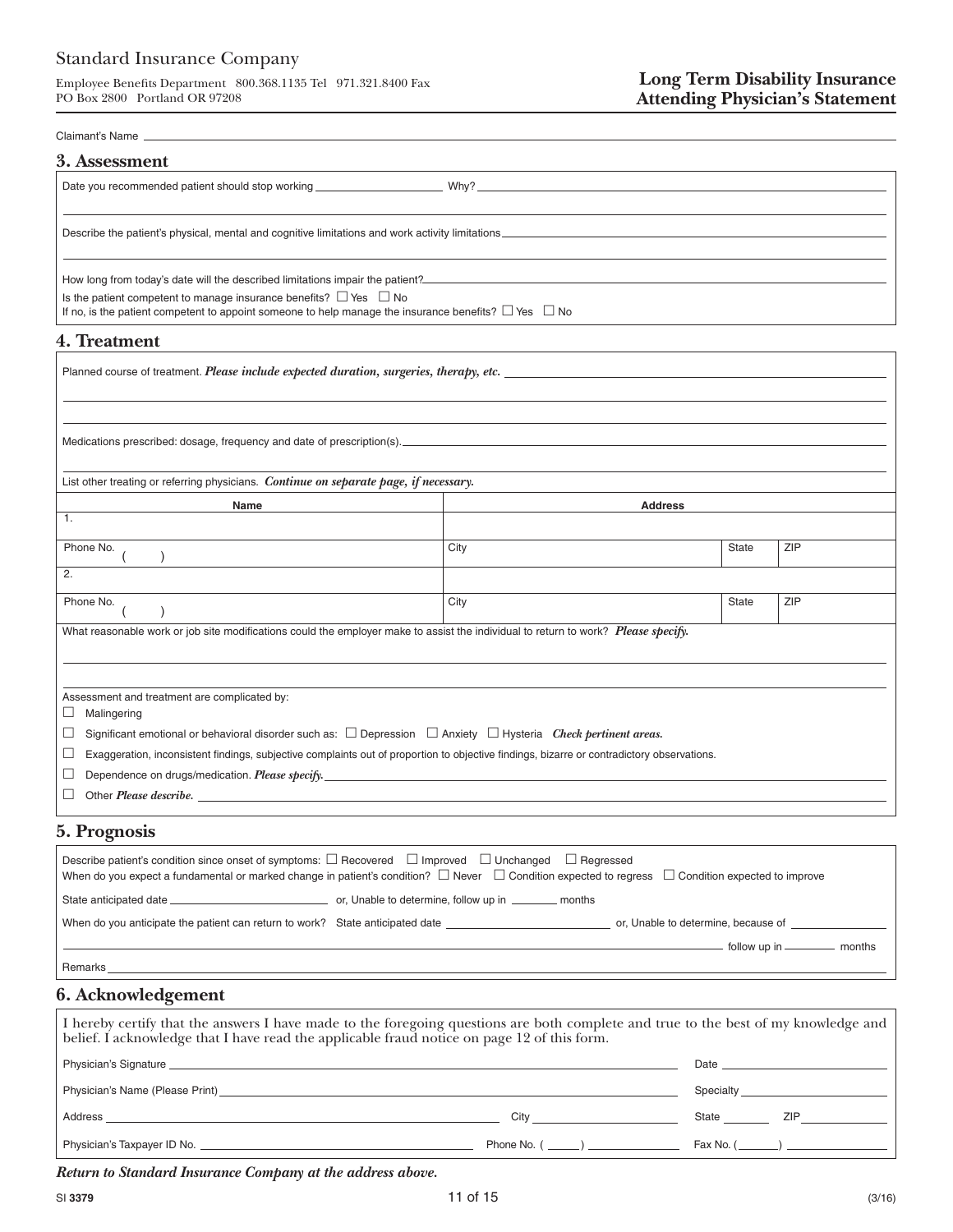Some states require us to provide the following information to you:

### **ALABAMA, MARYLAND AND RHODE ISLAND RESIDENTS**

Any person who knowingly or willfully presents a false or fraudulent claim for payment of a loss or benefit or who knowingly or willfully presents false information in an application for insurance is guilty of a crime and may be subject to fines and confinement in prison.

### **CALIFORNIA RESIDENTS**

For your protection, California law requires the following to appear on this form: Any person who knowingly presents a false or fraudulent claim for the payment of a loss is guilty of a crime and may be subject to fines and confinement in state prison.

### **COLORADO RESIDENTS**

It is unlawful to knowingly provide false, incomplete or misleading facts or information to an insurance company for the purpose of defrauding or attempting to defraud the company. Penalties may include imprisonment, fines, denial of insurance, and civil damages. Any insurance company or agent of an insurance company who knowingly provides false, incomplete, or misleading facts or information to the policyholder or claimant for the purpose of defrauding or attempting to defraud the policyholder or claimant with regard to a settlement or award payable from insurance proceeds shall be reported to the Colorado division of insurance within the department of regulatory agencies.

### **DISTRICT OF COLUMBIA RESIDENTS**

WARNING: It is a crime to provide false or misleading information to an insurer for the purpose of defrauding the insurer or any other person. Penalties include imprisonment and/or fines. In addition, an insurer may deny insurance benefits, if false information materially related to a claim was provided by the applicant.

### **FLORIDA RESIDENTS**

Any person who knowingly and with intent to injure, defraud or deceive an insurance company, files a statement of claim or an application containing false, incomplete or misleading information is guilty of a felony of the third degree

#### **NEW JERSEY RESIDENTS**

Any person who knowingly files a statement of claim containing any false or misleading information is subject to criminal and civil penalties.

#### **NEW YORK RESIDENTS**

Any person who knowingly and with intent to defraud any insurance company or other person files an application for insurance or statement of claim, containing any materially false information, or conceals for the purpose of misleading, information concerning any fact material thereto, commits a fraudulent insurance act, which is a crime, and shall also be subject to civil penalty not to exceed five thousand dollars and the stated value of the claim for each such violation.

#### **PENNSYLVANIA RESIDENTS**

Any person who knowingly and with intent to defraud any insurance company or other person files an application for insurance or statement of claim containing any materially false information or conceals for the purpose of misleading, information concerning any fact material thereto commits a fraudulent insurance act, which is a crime and subjects such person to criminal and civil penalties.

# **ALL OTHER RESIDENTS**

Some states require us to inform you that any person who knowingly and with intent to injure, defraud or deceive an insurance company, or other person, files a statement containing false or misleading information concerning any fact material hereto commits a fraudulent insurance act which is subject to civil and/or criminal penalties, depending upon the state. Such actions may be deemed a felony and substantial fines may be imposed.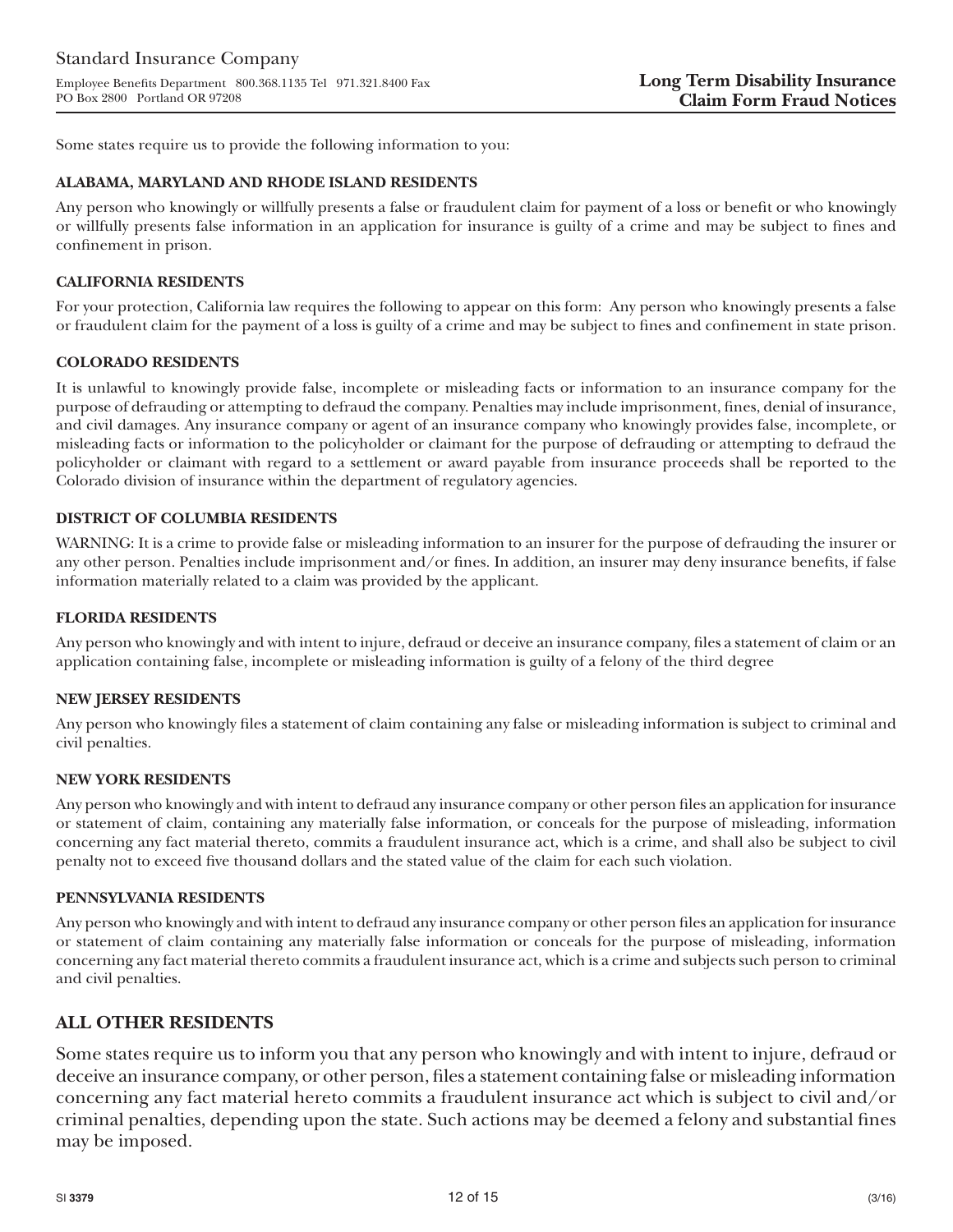Employee Benefits Department 800.368.1135 Tel 971.321.8400 Fax PO Box 2800 Portland OR 97208

# **Long Term Disability Insurance Employer's Statement**

|  |  | 1. Employee |
|--|--|-------------|
|--|--|-------------|

|                                                                                                                                                                                     |                                         |  | $\Box$ Maintenance                                  | Secretarial/Clerical |               |  |
|-------------------------------------------------------------------------------------------------------------------------------------------------------------------------------------|-----------------------------------------|--|-----------------------------------------------------|----------------------|---------------|--|
|                                                                                                                                                                                     |                                         |  |                                                     |                      |               |  |
| 2. Information                                                                                                                                                                      |                                         |  |                                                     |                      |               |  |
|                                                                                                                                                                                     |                                         |  |                                                     |                      |               |  |
| Work Location:                                                                                                                                                                      |                                         |  |                                                     |                      | ZIP           |  |
| Was employee given a Certificate? $\Box$ Yes $\Box$ No $\Box$ Don't Know                                                                                                            |                                         |  |                                                     |                      |               |  |
|                                                                                                                                                                                     |                                         |  |                                                     |                      |               |  |
|                                                                                                                                                                                     |                                         |  |                                                     |                      |               |  |
|                                                                                                                                                                                     |                                         |  |                                                     |                      |               |  |
| Employee's status on date disability commenced:<br>Actively at Work? $\Box$ Yes $\Box$ No                                                                                           |                                         |  |                                                     |                      |               |  |
|                                                                                                                                                                                     |                                         |  |                                                     |                      |               |  |
|                                                                                                                                                                                     |                                         |  |                                                     |                      |               |  |
| Have you considered allowing the claimant to work in another occupation, or modify or alter the job duties of the claimant's occupation, how the job is done (i.e., work schedule), |                                         |  |                                                     |                      |               |  |
| or worksite? $\Box$ Yes $\Box$ No If yes, what alternatives were offered to the claimant?                                                                                           |                                         |  |                                                     |                      |               |  |
|                                                                                                                                                                                     |                                         |  |                                                     |                      |               |  |
| Does the employee participate in your formal retirement plan? $\Box$ Yes $\Box$ No                                                                                                  |                                         |  | Is the plan a qualified plan? $\Box$ Yes $\Box$ No  |                      |               |  |
| Is the employee eligible but not participating in your formal retirement plan? $\Box$ Yes $\Box$ No                                                                                 |                                         |  |                                                     |                      |               |  |
| Is the formal retirement plan carrier TIAA-CREF or another carrier? Please provide name, phone number and address of contact person.                                                |                                         |  |                                                     |                      |               |  |
|                                                                                                                                                                                     |                                         |  |                                                     |                      |               |  |
| What is the employee's year-to-date retirement plan contribution? $\frac{1}{2}$                                                                                                     |                                         |  |                                                     |                      |               |  |
| Are the employee's contributions vested? $\Box$ Yes $\Box$ No                                                                                                                       |                                         |  |                                                     |                      |               |  |
| Is disability caused or contributed to by employment? $\Box$ Yes $\Box$ No $\Box$ Undetermined                                                                                      |                                         |  |                                                     |                      |               |  |
| Has employee filed a Workers' Compensation claim? $\Box$ Yes $\Box$ No $\Box$ Don't Know                                                                                            |                                         |  |                                                     |                      |               |  |
|                                                                                                                                                                                     |                                         |  |                                                     |                      |               |  |
|                                                                                                                                                                                     |                                         |  |                                                     |                      |               |  |
|                                                                                                                                                                                     |                                         |  |                                                     |                      |               |  |
| Is employment now terminated? □ Yes □ No                                                                                                                                            |                                         |  | Is employment scheduled for termination? $\Box$ Yes | $\Box$ No            |               |  |
| Date of termination_<br>Reason                                                                                                                                                      |                                         |  |                                                     |                      |               |  |
| 3. Salary at Time of Disability Please check only one box.                                                                                                                          |                                         |  |                                                     |                      |               |  |
| $\Box$ Basic Monthly Earnings                                                                                                                                                       | Monthly Rate \$                         |  | □ Basic Weekly Earnings                             | Weekly Rate \$       |               |  |
| □ Basic Yearly Earnings                                                                                                                                                             | Annual Rate \$                          |  | Basic Hourly Earnings                               | Hourly Rate \$       |               |  |
| $\Box$ Basic Contract Earnings                                                                                                                                                      | Contract Amount \$                      |  |                                                     |                      |               |  |
| $\Box$ Commissions Please attach list of commissions paid for the period specified in your Group Policy.                                                                            |                                         |  |                                                     |                      |               |  |
| $\Box$ Shift Differential $\Box$ Bonuses                                                                                                                                            |                                         |  |                                                     |                      |               |  |
|                                                                                                                                                                                     |                                         |  |                                                     |                      |               |  |
| 4. Compensation for Period After Disability                                                                                                                                         |                                         |  |                                                     |                      |               |  |
| <b>Type</b>                                                                                                                                                                         | Last date through which paid or payable |  |                                                     |                      | Amount / Rate |  |
| Sick Pay/Salary Continuation                                                                                                                                                        |                                         |  |                                                     |                      |               |  |
| Self-insured Short Term Disability                                                                                                                                                  |                                         |  |                                                     |                      |               |  |

Wages/salary, *earned after* disability Commissions, *earned after* disability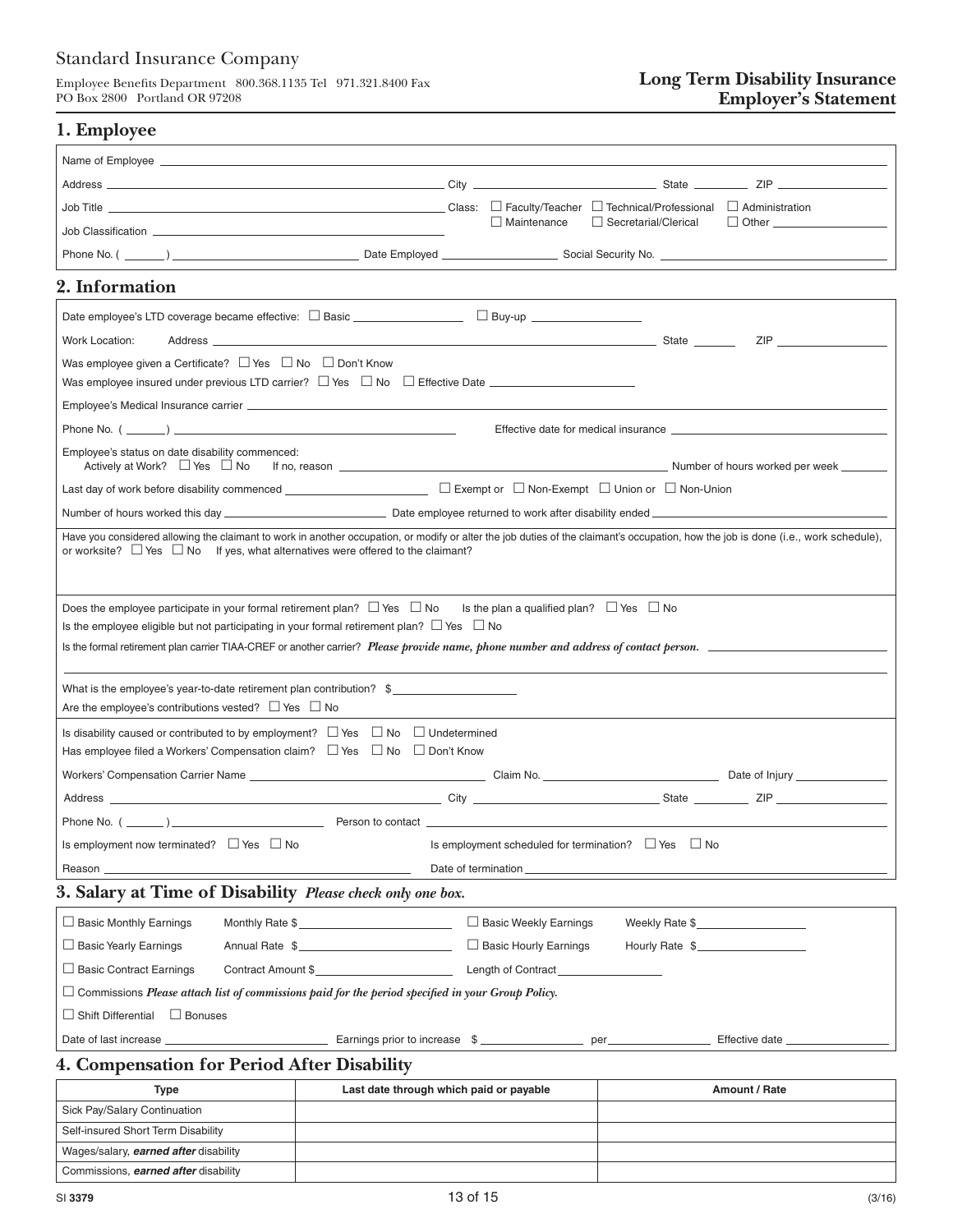Employee Benefits Department 800.368.1135 Tel 971.321.8400 Fax PO Box 2800 Portland OR 97208

# **5. Deductible Income/Benefits From Other Sources**

| caachoic mcome/ benenis 110m Omer boarees                                                                                                                                         |                                                                      |         |        |           |                      |                                                                                                                             |                                              |                          |                                 |
|-----------------------------------------------------------------------------------------------------------------------------------------------------------------------------------|----------------------------------------------------------------------|---------|--------|-----------|----------------------|-----------------------------------------------------------------------------------------------------------------------------|----------------------------------------------|--------------------------|---------------------------------|
| Is employee covered by or now receiving benefits                                                                                                                                  |                                                                      | Covered |        | Receiving |                      |                                                                                                                             |                                              |                          |                                 |
| from the following?                                                                                                                                                               |                                                                      | Yes No  |        |           | Don't<br>Yes No Know | Date of<br><b>Application</b>                                                                                               | Weekly                                       | Amount<br><b>Monthly</b> | <b>Effective</b><br><b>Date</b> |
| a. Social Security                                                                                                                                                                | $\Box$                                                               | $\Box$  | $\Box$ | $\Box$    | □                    |                                                                                                                             |                                              |                          |                                 |
| b. Workers' Compensation                                                                                                                                                          | $\Box$                                                               | $\Box$  | $\Box$ | $\Box$    | □                    |                                                                                                                             |                                              |                          |                                 |
| c. State Disability Insurance                                                                                                                                                     | $\Box$                                                               | $\Box$  | $\Box$ | $\Box$    | $\Box$               |                                                                                                                             |                                              |                          |                                 |
| d. Retirement or Pension (Employer, PERS, STRS, PERA, etc.)                                                                                                                       | $\Box$                                                               | $\Box$  | $\Box$ | $\Box$    | $\Box$               |                                                                                                                             |                                              |                          |                                 |
| (e.g., unemployment or union benefits)                                                                                                                                            | $\Box$                                                               | $\Box$  | $\Box$ | $\Box$    | $\Box$               |                                                                                                                             |                                              |                          |                                 |
| <b>6. Life Insurance</b>                                                                                                                                                          |                                                                      |         |        |           |                      |                                                                                                                             |                                              |                          |                                 |
| Was employee covered by Group Life Insurance with The Standard on cease work date? $\Box$ Yes $\Box$ No                                                                           |                                                                      |         |        |           |                      |                                                                                                                             |                                              |                          |                                 |
|                                                                                                                                                                                   |                                                                      |         |        |           |                      |                                                                                                                             |                                              |                          |                                 |
| Date life insurance became effective<br>Please attach original enrollment card.                                                                                                   |                                                                      |         |        |           |                      |                                                                                                                             |                                              |                          |                                 |
| Dependent's Coverage? □ Yes □ No<br>If yes, $\Box$ Spouse $\Box$ Child<br>IMPORTANT: Please continue payment of premiums until otherwise notified.                                |                                                                      |         |        |           |                      |                                                                                                                             |                                              |                          |                                 |
| 7. Tax Information                                                                                                                                                                |                                                                      |         |        |           |                      |                                                                                                                             |                                              |                          |                                 |
| Employer's Federal Tax I.D. Number <b>Employer's</b> Federal Tax I.D. Number                                                                                                      |                                                                      |         |        |           |                      |                                                                                                                             |                                              |                          |                                 |
| Check one: $\Box$ We are a private-sector employer<br>$\Box$ We are a public-sector (government entity) employer                                                                  |                                                                      |         |        |           |                      |                                                                                                                             |                                              |                          |                                 |
| Is this employee subject to: Social Security taxes?<br>Railroad Tier 1 taxes?<br>State Disability taxes?                                                                          | $\Box$ Yes $\Box$ No<br>$\Box$ Yes $\Box$ No<br>$\Box$ Yes $\Box$ No |         |        |           | Medicare taxes?      | Tier 1 Medicare taxes?<br>Unemployment Compensation taxes? $\Box$ Yes $\Box$ No                                             | $\Box$ Yes $\Box$ No<br>$\Box$ Yes $\Box$ No |                          |                                 |
| If subject to Social Security taxes what are the employee's year to date Social Security wages?                                                                                   |                                                                      |         |        |           |                      |                                                                                                                             |                                              |                          |                                 |
| Does this employee pay all or a portion of the premium for LTD insurance coverage? $\Box$ Yes $\Box$ No                                                                           |                                                                      |         |        |           |                      |                                                                                                                             |                                              |                          |                                 |
| *If yes, what percentage of the LTD premium does the employer pay___________%.                                                                                                    |                                                                      |         |        |           |                      |                                                                                                                             |                                              |                          |                                 |
| *the employee pay _________ % with "pre-tax" funds.                                                                                                                               |                                                                      |         |        |           |                      |                                                                                                                             |                                              |                          |                                 |
| *the employee pay __________% with funds that have been taxed.                                                                                                                    |                                                                      |         |        |           |                      |                                                                                                                             |                                              |                          |                                 |
| * If yes, are employer paid premiums included in the employee's salary? $\Box$ Yes $\Box$ No<br>* If yes, are taxes withheld from employer paid premiums?<br>$\Box$ Yes $\Box$ No |                                                                      |         |        |           |                      |                                                                                                                             |                                              |                          |                                 |
| *IMPORTANT: Remember to calculate annually the premium contribution percentage information according to the IRS 3 year averaging rule for group coverage.                         |                                                                      |         |        |           |                      |                                                                                                                             |                                              |                          |                                 |
| 8. Attachments                                                                                                                                                                    |                                                                      |         |        |           |                      |                                                                                                                             |                                              |                          |                                 |
| Please attach copies of the following:<br>a. Job Description<br>c.<br>b. Employment Application or Resume<br>d.                                                                   |                                                                      |         |        |           |                      | Enrollment or Election Form for Long Term Disability Insurance<br>Income From Other Sources (Deductible Benefits) Documents |                                              |                          |                                 |

(Social Security, Workers' Compensation, PERS, etc.)

# **9. Employer Representative Completing This Form**

| Acknowledgement<br>I hereby certify that the answers I have made to the foregoing questions are both complete and true to the best of my knowledge and belief.<br>I acknowledge that I have read the applicable fraud notice on page 15 of this form. |  |  |                                                                                                                                                                                                                                |  |  |  |  |  |
|-------------------------------------------------------------------------------------------------------------------------------------------------------------------------------------------------------------------------------------------------------|--|--|--------------------------------------------------------------------------------------------------------------------------------------------------------------------------------------------------------------------------------|--|--|--|--|--|
|                                                                                                                                                                                                                                                       |  |  | Date and the contract of the contract of the contract of the contract of the contract of the contract of the contract of the contract of the contract of the contract of the contract of the contract of the contract of the c |  |  |  |  |  |
|                                                                                                                                                                                                                                                       |  |  |                                                                                                                                                                                                                                |  |  |  |  |  |
|                                                                                                                                                                                                                                                       |  |  |                                                                                                                                                                                                                                |  |  |  |  |  |